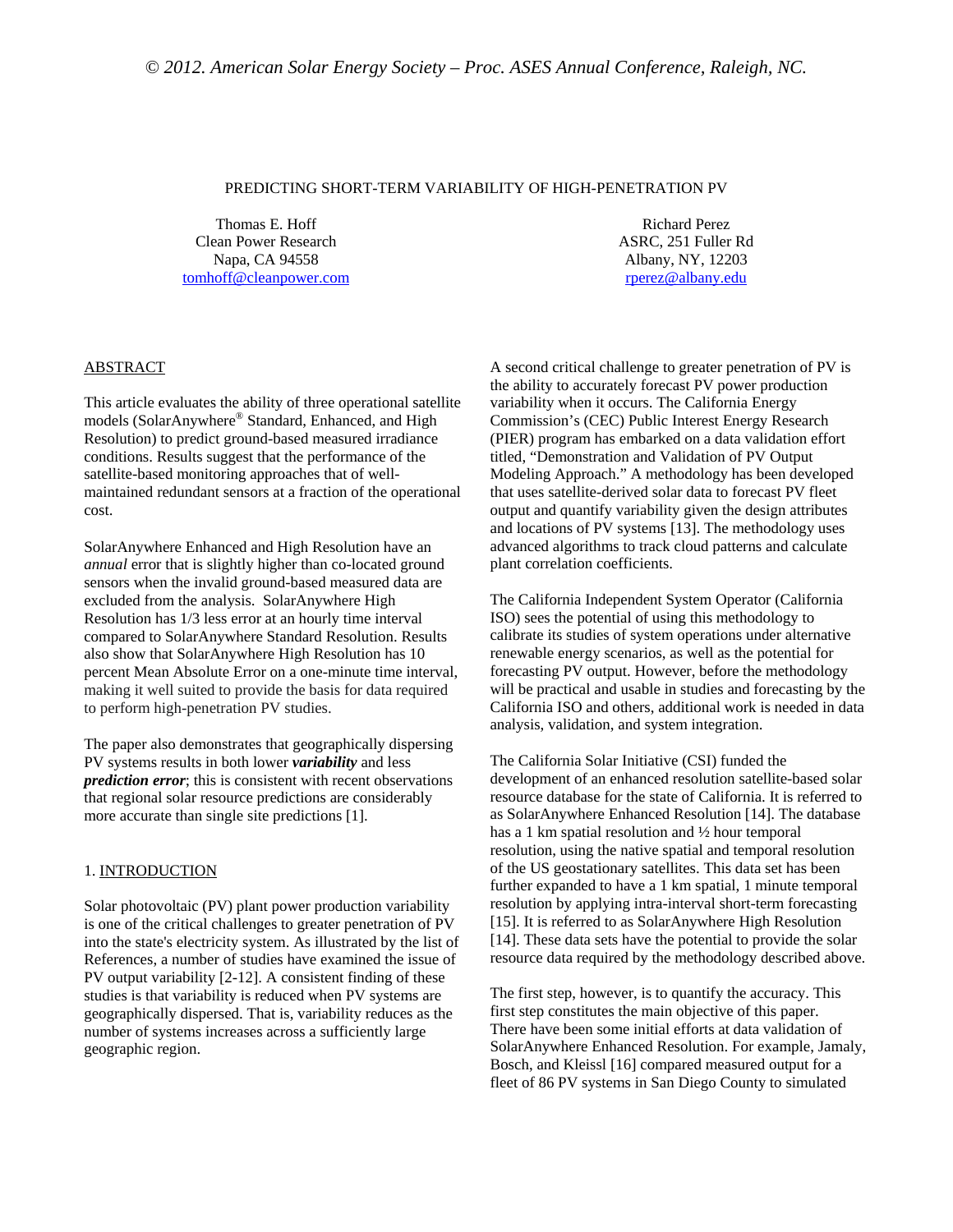PV fleet output using SolarAnywhere Enhanced Resolution data during high ramping conditions. The authors concluded that "the satellite data were able to closely follow the aggregate power output and detect the timing of the ramps, while 5 irradiance measurement stations [dispersed within] the region occupied by the PV systems] stations were not as accurate due to smaller number and non-representative geographical distribution with respect to the PV sites." This useful observation calls for a systematic and quantitative evaluation of prediction accuracy as presented in this paper.

## 2. METHODS

### 2.1 Definitions

Accuracy validation often means different things to different people. As such, it is useful to begin with a definition of how accuracy quantification can be performed. There are three fundamental questions that need to be answered in order to provide a clear definition of how accuracy validation is performed.

- 1. What is the data source?
- 2. What are the time attributes?
- 3. What is the evaluation metric?

### 2.1.1 Data Source

The first step is to identify the data that is being evaluated. Options include irradiance data or PV power production simulated using irradiance data and other parameters. In addition, the analysis can be performed for individual locations or fleets (i.e., multiple locations). This paper focuses on irradiance data. The analysis is performed for both individual locations and fleets.

#### 2.1.2 Time Attributes

The second step is to specify the required time attributes. These include:

- **Time period**: total amount of data included in the analysis. This can range from a few minutes to many years. This paper focuses on one year of data.
- **Time interval**: how the data in the time period is binned. This can range from a few seconds to annually. For example, if the time period is one year and the time interval is one hour, the time period would be binned into 8,760 increments. This paper examines one-minute to one-year time intervals.

 **Time perspective**: when the predicted observation is reported. This can range from historical, (backward looking) to forecasted a few hours ahead, to forecasted multiple days ahead (forward looking). This paper focuses on historical data.

### 2.1.3 Evaluation Metric

The third step is to select the evaluation metric. Error quantification metrics used in assessing absolute irradiance model accuracy such as Root Mean Square Error (RMSE) and Mean Absolute Error (MAE) have been precisely defined [17, 18]. Their relative counterpart (results expressed in percent), however, can be subject to interpretation and may cover a wide range of values for a given set of data depending on reporting practice.

Hoff et al. [19] suggest that the MAE relative to available energy is a good method to measure relative dispersion error. This is the method used in the present analysis. The MAE relative to the average energy available is calculated by summing the absolute error for each time interval over the time period, and then dividing by the total available energy.

$$
Relative \; MAE = \frac{\sum_{t=1}^{N} \left| I_t^{test} - I_t^{ref} \right|}{\sum_{t=1}^{N} I_t^{ref}} \tag{1}
$$

where  $I_t^{test}$  is the test irradiance at time *t*,  $I_t^{ref}$  is the reference irradiance at time *t*, and *N* is the number of time intervals.

It is useful to provide a hypothetical example of how to calculate the MAE relative to available energy. A short time period (one day) is selected in order to graphically illustrate the calculations; the actual calculations in this paper use a one-year time period.

As presented in Fig. 1, the process is follows:

- Select time period: 1 day.
- Select time interval: 1 hour.
- Calculate absolute error for each hour and sum the result as described in the top part of Equation ( 1 ):  $1.6$  kWh/m<sup>2</sup>/day.
- Calculate available energy for each hour from reference data and sum the result as described in the bottom part of Equation (1):  $4.5 \text{ kWh/m}^2/\text{day}$ .
- Calculate Relative Mean Absolute Error: 36% (i.e., 1.6/4.5).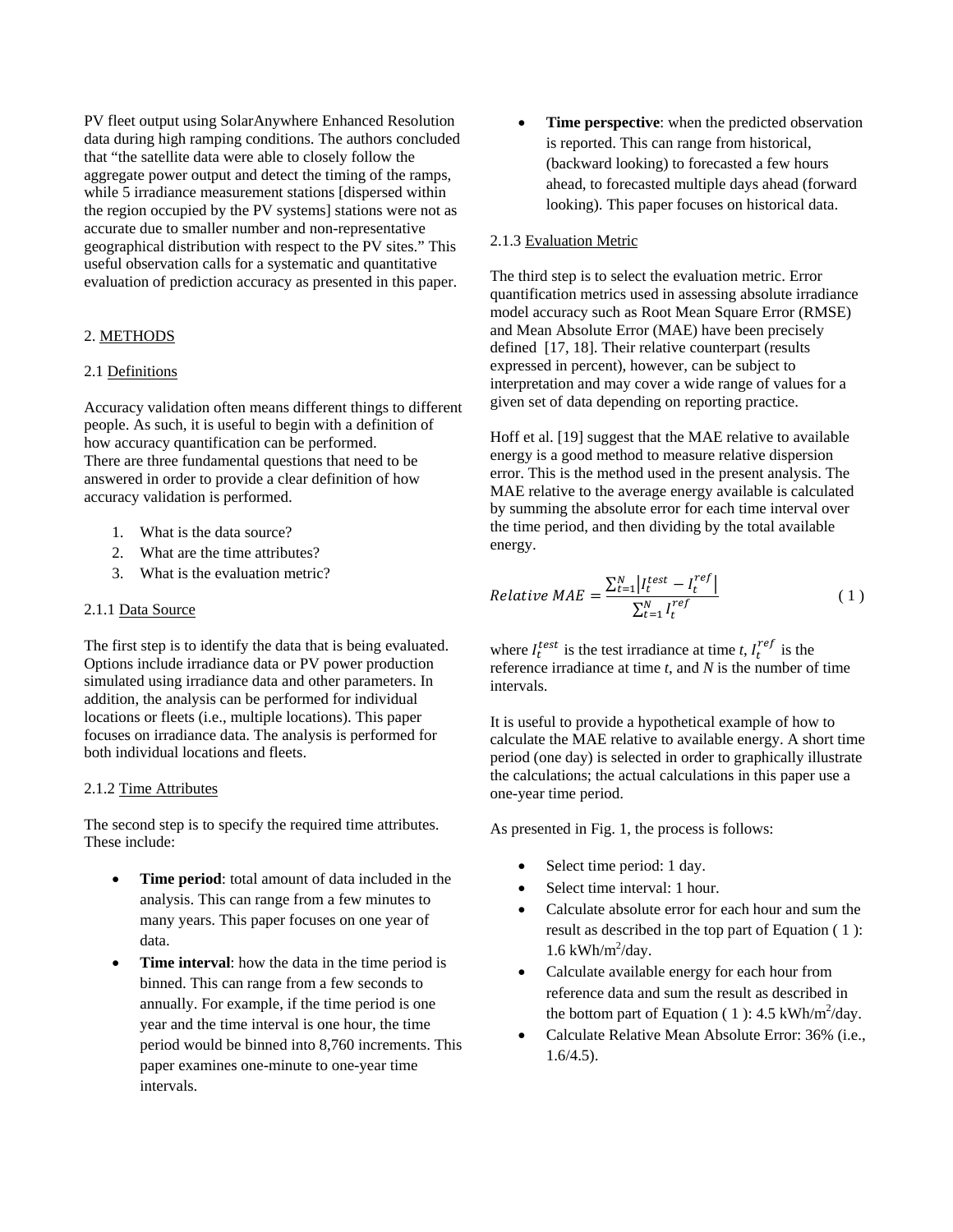

Fig. 1. Mean Absolute Error relative to available energy calculation example.

It is important to note that a more often reported measurement of error is MAE relative to generating capacity. In the above example, however, it is unclear over what time period the generating capacity should be selected. Should it be capacity during daylight hours or capacity over the entire day, including night time hours? MAE relative to daytime capacity is about 13.3% (i.e., 1.6/12) while MAE relative to full day capacity is about 6.6% (i.e., 1.6/24).

It is due to this sort of ambiguity, as well as the fact that MAE relative to energy is a much more stringent metric (e.g., in this example, MAE relative to energy is 6 times higher than MAE relative to daily generation capacity), that the MAE relative to energy is selected as the evaluation m metric.

### 2.1 Validation Approach

The present model validation is part of a project whose overall goal is to demonstrate and validate PV power prediction models in collaboration with the California ISO. Two key objectives of this project are: (1) to measure the accuracy of the models for PV sources within the California ISO control area; and (2) to ensure that the data is delivered in a manner compatible with the existing energy and reserve market mechanisms.

This paper focuses on the first objective and quantifies the accuracy of the irradiance data for a one-year time period (2011) and time intervals ranging from one minute to one year using a historical time perspective. The analysis was performed for both individual locations (i.e., single solar systems) and the ensemble of those locations (i.e., a fleet o s solar systems). e<br>,<br>of

A total of six test locations were analyzed where PV systems are located within California ISO's control area. The locations are identified as locations A through F for

purposes of confidentiality. Each location is equipped with two redundant global horizontal irradiance (GHI) sensors. One of the sensors was used as a reference and compared to four test configurations: the second ground sensor, and the three satellite-derived sources (SolarAnywhere Standard, Enhanc ced, and High R Resolution dat a sets).

The validation approach involved the following steps:

- Obtain time-series GHI data for 2011 for six locations (see Fig. 2 for an example of one day of data):
	- o 4 second data averaged into 1-minute time intervals from two separate sensors at each location (sources: California ISO [20])
	- o Satellite based data at the following resolutions (source: SolarAnywhere [14])
		- 1 minute, 1 km grid (High Resolution)
		- $\blacksquare$  1/2 hour, 1 km grid (Enhanced Resolution)
		- 1 hour, 10 km grid (Standard Resolution)
- Time-synchronize data sets by converting ground sensor data from Pacific Daylight Time to Pacific Standard Time.
- Evaluate all observations for data quality; exclude data where any one of the data sources has data quality iss sues.
- Calculate MAE relative to the actual energy available using the ground sensor that minimizes SolarAnywhere error as a reference.
- Calculate MAE relative to the actual energy available using the other ground sensor as a reference.
- Repeat the analysis for fleets of locations.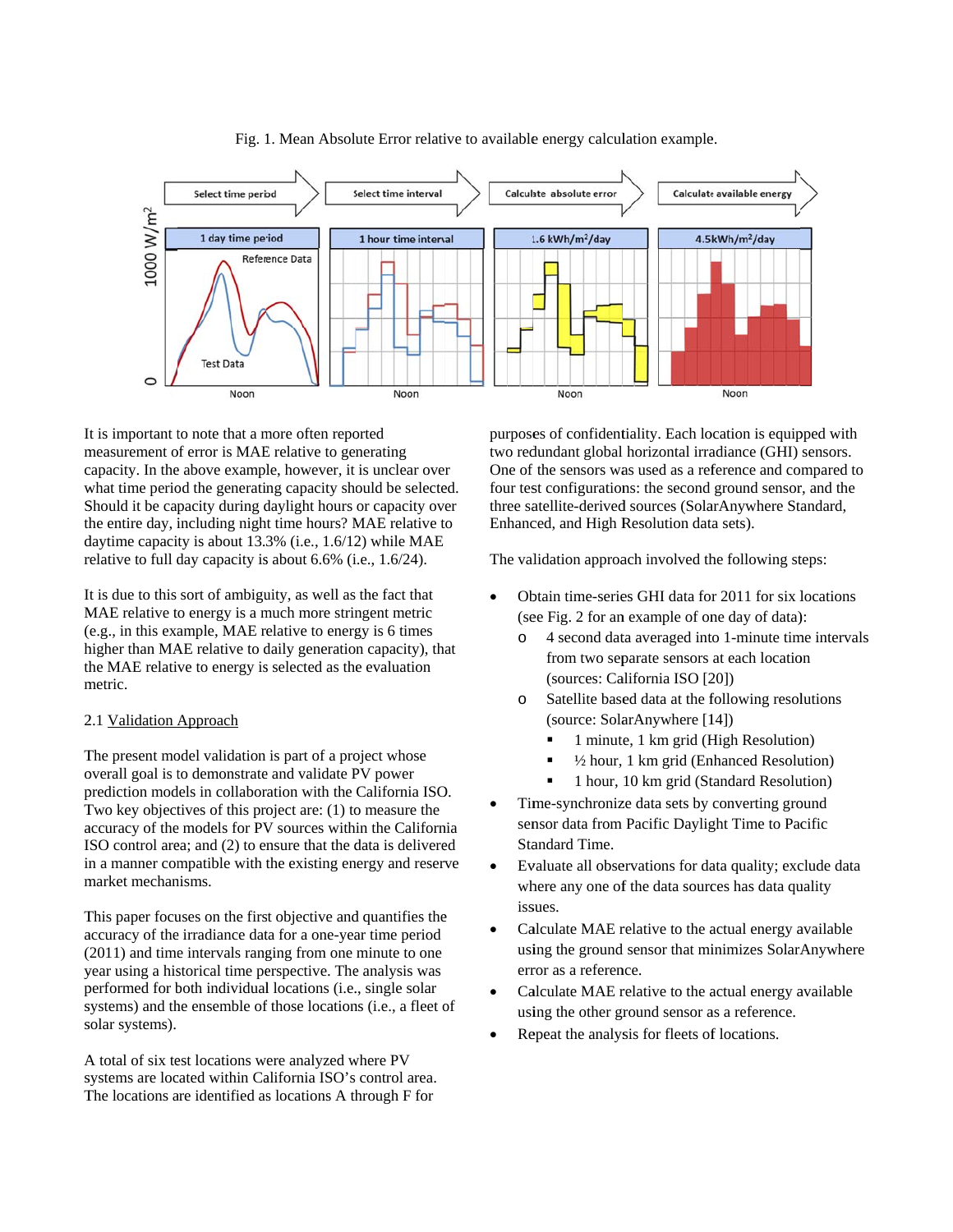#### 3 3. RESULTS

The relative MAE was calculated for individual locations and for a fleet of locations.

#### 3 3.1 Individual L Locations

Fig. 3 presents the average MAE of four individual locations (two locations were eliminated due to insufficient data after data screening). The black line summarizes the error when two ground stations were used (one was the reference and the other was the test). The green, blue, and red regions summarize the error when SolarAnywhere High, Enhanced, and Standard Resolution were compared to the ground sensor. The green, blue, and red areas are regions rather than lines because they compare satellite data to ground data using the two different ground sensors; the top ground data using the two different ground sensors; the top<br>of the region is the comparison using the ground sensor that maximizes error; the bottom of the region is the comparison using the ground sensor that minimizes error.

There are several important things to notice in the figure. First, as expected, error decreases for all data sources as the time interval increases. Second, accuracy improves for each of the three satellite models as the spatial and temporal resolutions are increased. Third, error exists even between resolutions are increased. Third, error exists even between<br>two ground sensors that are in almost the same location (i.e., ground sensors have 1 percent annual error). Fourth, SolarAnywhere High Resolution has only 10 percent error SolarAnywhere High Resolution has only 10 percent error<br>over a one-minute time interval, 7 percent error over a onehour time interval, and 2 to 3 percent error on a one-year time interval.

> 12% 10% SA High Res. 8% 6% 4% Ground (Statio 2% 0% Hour<br>Hour Month 1 Min Day /ear Time Interval (Logarithmic Scale)

Fig. 3. Average MAE of 4 individual locations.

Fig. 2. GHI data from 4 sources (July 4, 2011, Site B).



Note: only one ground source is shown for clarity purposes

### 3.2 Fleet of Locations

As illustrated by the list of References, a number of studies have examined the issue of PV output variability. A consistent finding of these studies is that variability is reduced when PV systems are geographically dispersed. That is, variability is reduced as the number of systems increases across a sufficiently large geographic region. So far, this paper has focused on the error associated with individ dual locations.

Fig. 4. MAE of 4 locations combined.

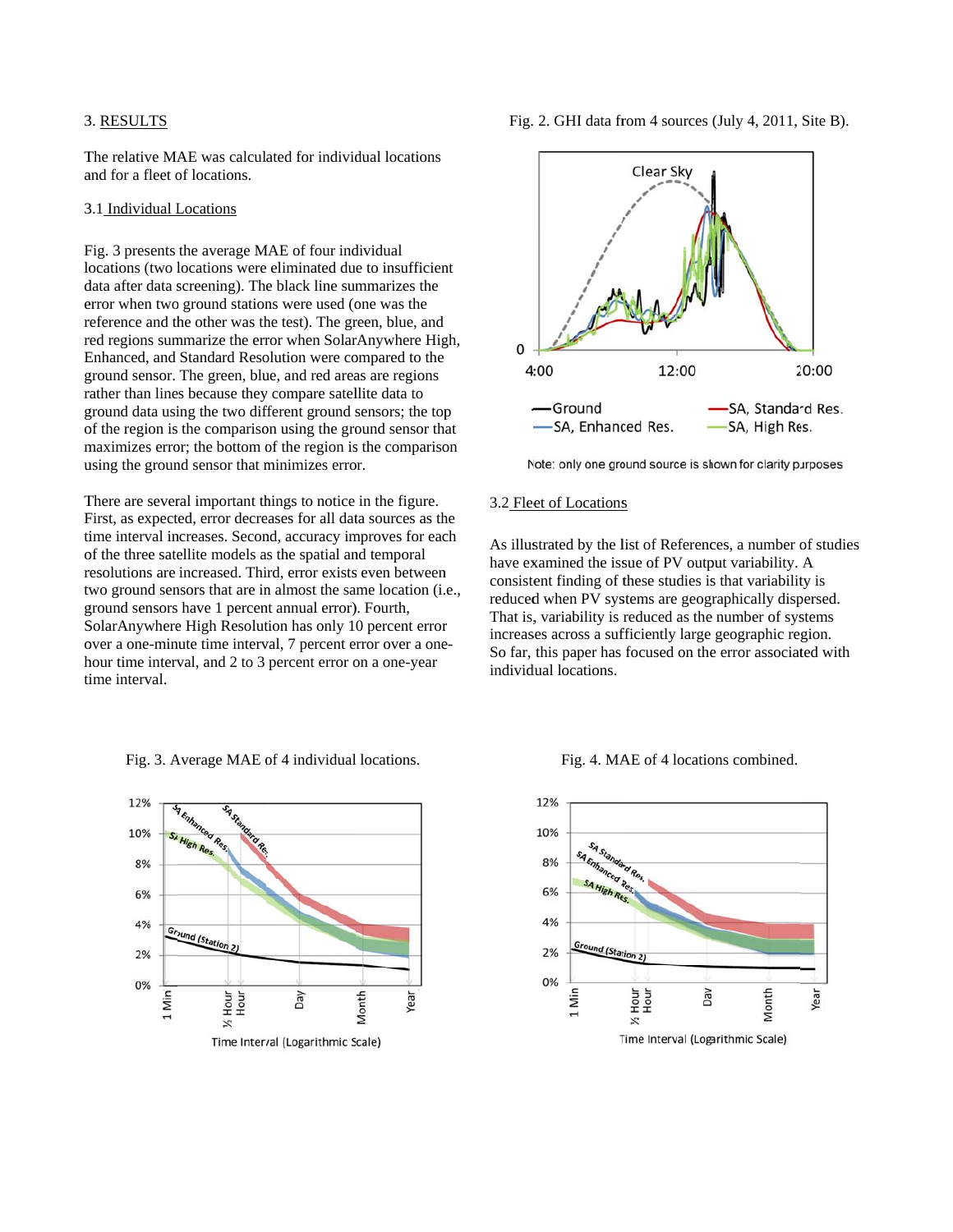While individual locations are of interest in some cases, there are certainly many other cases in the utility industry when users are most interested in the error associated with a set of locations.

The MAE analysis was repeated with the input data being the combined irradiance across four locations. The results are presented in Fig. 4. A clear reduction in error due to combining locations can be seen by comparing Fig. 4 to Fig 3. That is, the effect of geographic dispersion on reducing output variability reduction that has been observed by others is now also observed with regard to prediction accuracy: accuracy improves as a geographically diverse set of independent locations are combined.

### 4. CONCLUSIONS

Two critical challenges to greater penetration of PV into a state's electricity system are: (1) PV output variability; and (2) ability to accurately predict PV output variability. A number of researchers focusing on the first challenge have demonstrated that PV output variability is reduced by geographic diversity. This paper begins to quantify the accuracy in predicting variability.

Results suggest that, first, satellite-based irradiance has annual error comparable to ground sensors. Thus, satellite data may perform as well as ground data for plant siting at a fraction of the cost, plus the benefit of long-term data streams. It should be noted that even well maintained ground sensors produce considerably more invalid data points than the satellite (a ratio of 100-to-1 in the present study), and that the satellite data were key in detecting these erroneous data points (particularly when both redundant sensors were inaccurate at the same time).

Second, high resolution satellite-based irradiance has 10 percent one-minute error for a single location, making it suited to provide the data required to perform high penetration PV studies.

Third, accuracy improves predictably due to the benefit of geographic dispersion. That is, the effect of geographic dispersion on reducing output variability reduction that has been observed by others is now also observed with regard to prediction accuracy.

# 5. ACKNOWLDEGEMENTS

This study was funded under a California Energy Commission (CEC) Public Interest Energy Research (PIER) Grant Agreement titled "Demonstration and Validation of PV Output Modeling Approach" with co-funding from the California ISO. Special thanks to Jim Blatchford at the

California ISO for providing data and guidance for the analysis. Opinions expressed herein are those of the authors only.

## 5. REFERENCES

- 1. Lorenz E., T. Scheidsteger, J. Hurka, D. Heinemann and C. Kurz, (2011): Regional PV power prediction for improved grid integration. Progress in Photovoltaics, 19, 7, 757-771.
- 2. Hoff, T. E., Perez, R. 2012. "Modeling PV Fleet Output Variability." Solar Energy, Forthcoming.
- 3. Hoff, T. E., Perez, R. 2010. "Quantifying PV power Output Variability." Solar Energy 84 (2010) 1782– 1793.
- 4. Kuszamaul, S., Ellis, A., Stein, J., Johnson, L. 2010. "Lanai High-Density Irradiance Sensor Network for Characterizing Solar Resource Variability of MW-Scale PV System." 35th Photovoltaic Specialists Conference, Honolulu, HI. June 20-25, 2010.
- 5. Mills, A., Wiser, R. 2010. Implications of Wide-Area Geographic Diversity for Short-Term Variability of Solar Power. Lawrence Berkeley National Laboratory Technical Report LBNL-3884E.
- 6. Mills, A., Ahlstrom, M., Brower, M., Ellis, A., George, R., Hoff, T., Kroposki, B., Lenox, C., Miller, N., Stein, J., Wan, Y., 2009. Understanding variability and uncertainty of photovoltaics for integration with the electric power system. Lawrence Berkeley National Laboratory Technical Report LBNL-2855E.
- 7. Navigant, Sandia National Laboratories, and Pacific Northwest National Laboratory. 2011. Large-Scale PV Integration Study. Report.
- 8. Norris, B. L., Hoff, T. E., 2011. "Determining Storage Reserves for Regulating Solar Variability." Electrical Energy Storage Applications and Technologies Biennial International Conference 2011.
- 9. Perez, R., Hoff, T.E. 2011. "Solar Resource Variability: Myth and Fact." Solar Today, August/September 2011.
- 10. Perez, R., Kivalov, S., Schlemmer, J., Hemker Jr., C. , Hoff, T. E. 2011. Parameterization of site-specific short-term irradiance variability, Solar Energy 85 (2011) 1343-1353.
- 11. Perez, R., Kivalov, S., Schlemmer, J., Hemker Jr., C. , Hoff, T. E. 2010b. "Short-term irradiance variability correlation as a function of distance." Accepted to Solar Energy (Feb. 2011).